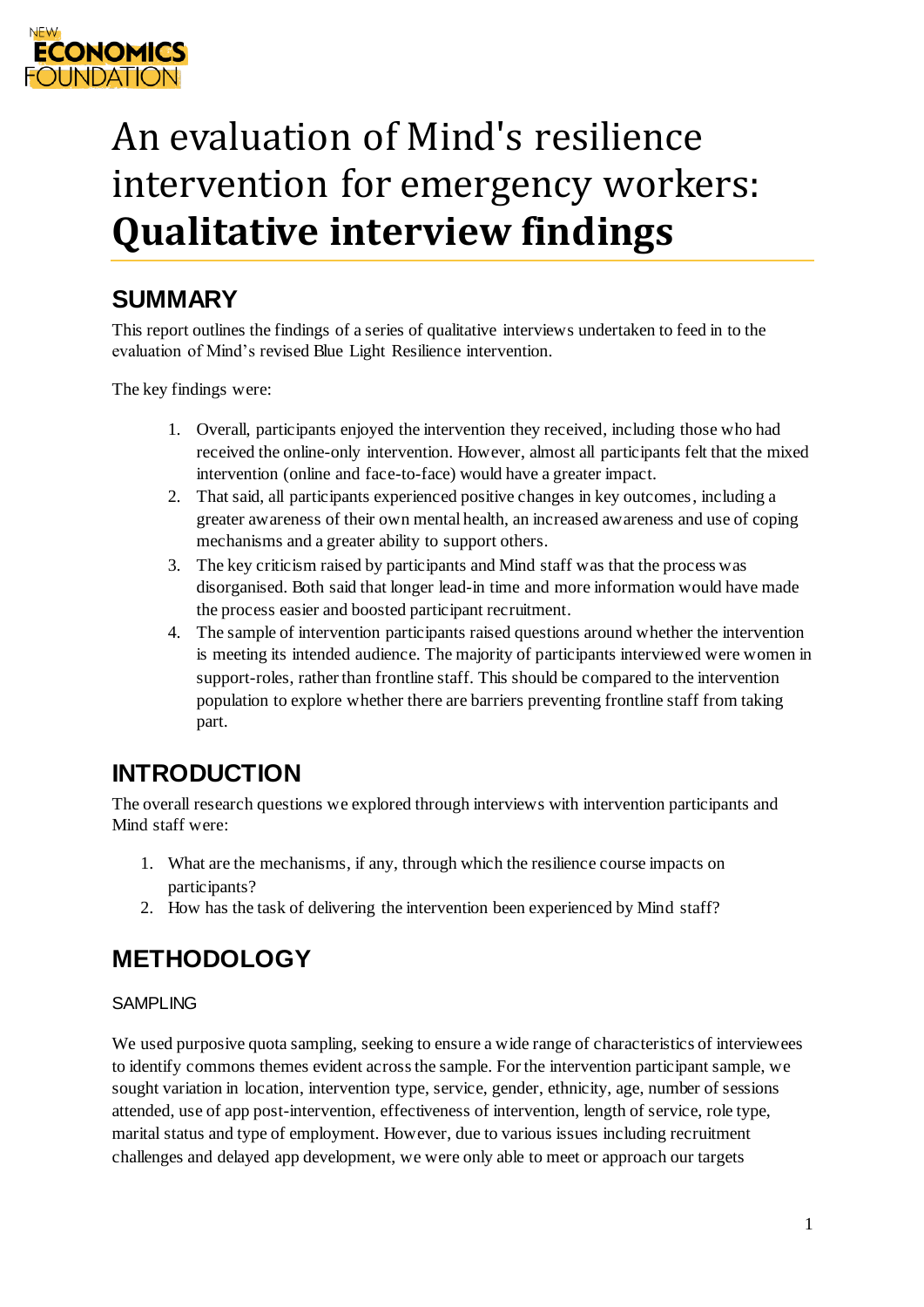

concerning location and intervention type. For the Mind staff sample, we sought variation in location, gender, role, ethnicity and age. We met targets for location and role.

#### *Table 1 Interview sample*

|                                              | <b>INTERVENTION</b><br><b>PARTICIPANTS</b> |              | <b>MIND STAFF</b> |
|----------------------------------------------|--------------------------------------------|--------------|-------------------|
| Total                                        | 16                                         |              | 9                 |
| <b>Gender</b>                                |                                            |              |                   |
| Male                                         | $\overline{4}$                             |              | $\boldsymbol{0}$  |
| Female                                       | $\overline{12}$                            |              | $\overline{9}$    |
| <b>Location</b>                              |                                            |              |                   |
| Peterborough                                 | $\overline{5}$                             |              | $\overline{3}$    |
| Wirral                                       | $\overline{3}$                             |              | $\overline{2}$    |
| London                                       | $\overline{4}$                             |              | $\overline{3}$    |
| Tyneside                                     | $\overline{4}$                             |              | $\mathbf{1}$      |
| Role                                         |                                            | Role         |                   |
| Support role                                 | $\overline{8}$                             | Facilitator  | $\overline{4}$    |
| Front line/ operational                      | $\overline{5}$                             | Co-ordinator | $\overline{c}$    |
| Usually front line but on light              | $\overline{3}$                             | Both         | $\overline{3}$    |
| duties/temporary support roles               |                                            |              |                   |
| <b>Intervention type</b>                     |                                            |              |                   |
| Mixed                                        | 10<br>$\overline{6}$                       |              |                   |
| Online-only<br><b>Attendance of sessions</b> |                                            |              |                   |
| 4 of 4                                       | 12                                         |              |                   |
| $3$ of $4$                                   | $\overline{4}$                             |              |                   |
| <b>Service</b>                               |                                            |              |                   |
| Police                                       | 13                                         |              |                   |
| Fire                                         | $\overline{2}$                             |              |                   |
| Ambulance                                    |                                            |              |                   |
| Median age                                   | $45 (SD = 5.50)$                           |              |                   |

#### INTERVIEWS

We conducted semi-structured interviews based on topic guides. We drew heavily on the findings of the first resilience intervention evaluation to develop the topic guides for the interviews, and took an iterative approach to developing them further as we conducted the interviews. We employed a phenomenological approach in which the focus was on interviewees' subjective experiences.

The interviews took place in February and May 2017. 18 interviews were face-to-face, 7 were via telephone.

#### ANALYSIS

Interviews were audio recorded and transcribed, yielding 287 pages of transcripts. Using Dedoose software, we used mixed method thematic analysis incorporating inductive and deductive coding methods. This enabled us to identify themes directly from the data, whilst also incorporating learning from the previous evaluation of a similar intervention, which was used to create a template of codes a priori.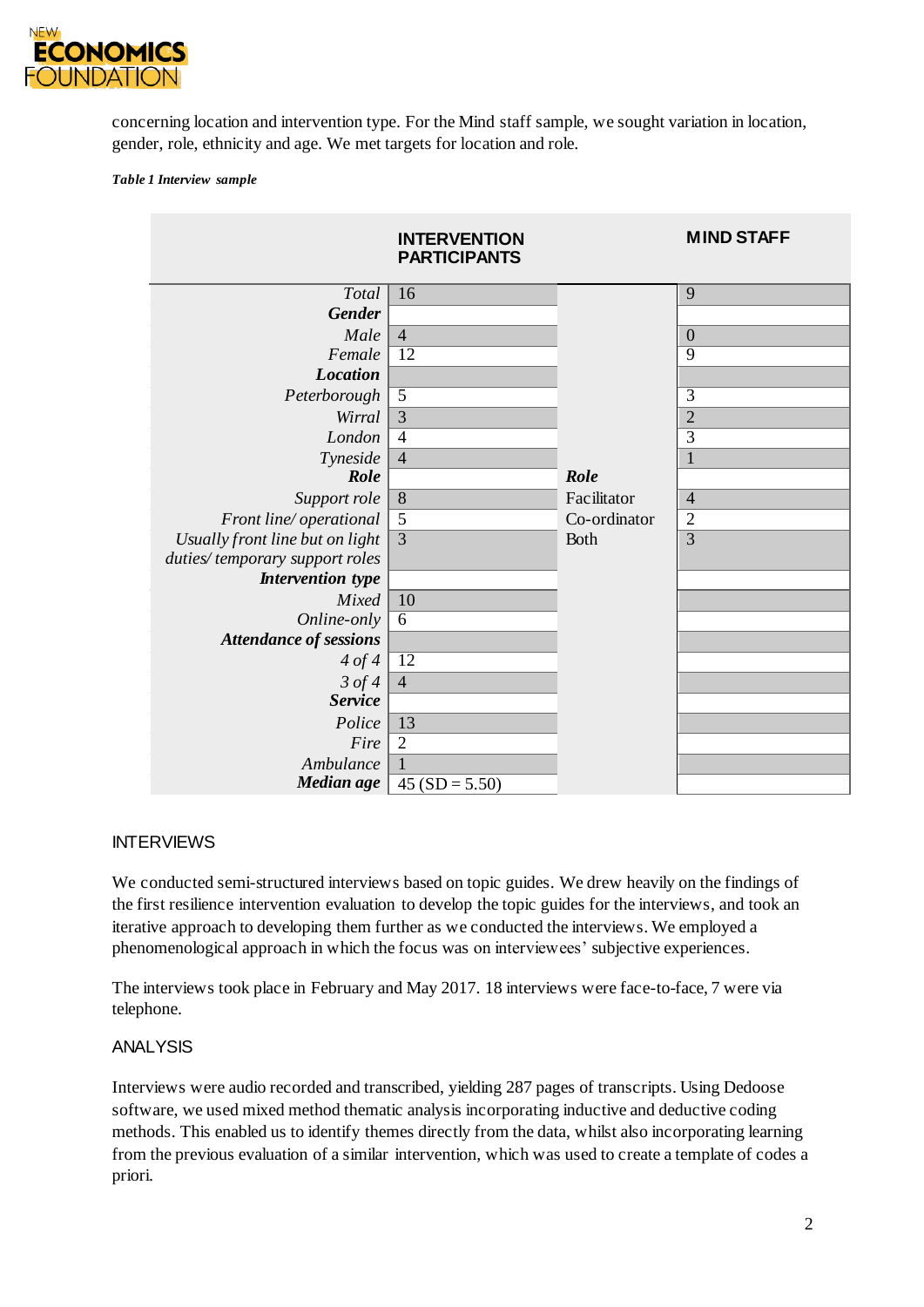

Over 250 codes were created, and there were 2871 code applications on 740 text excerpts.

# **INTERVENTION PARTICIPANTS**

# **EXPERIENCE OVERALL**

Overall, participants enjoyed the intervention and said that they had learned from it. The following paragraphs outline participants' experiences of different aspects of the intervention. The main negative experiences that participants reported were around the evaluation, as opposed to the intervention itself. While not strictly relevant for the intervention moving forward, these reflections are also included for completeness.

# FACE TO FACE

Eight of ten mixed-intervention participants really enjoyed the face-to-face element of the mixed intervention. Of the two who did not, one said they preferred online but only because they had done the Blue Light Champion training in-person recently, and the other preferred online because they were not interested in peer support.

*"I wasn't interested in their problems or their issues; I was only interested in what I could get out of it for myself. So I preferred the online aspect, where I could just work through the various modules myself and pick up the various suggestions and the tips that was suggested in those modules, as opposed to the actual meeting up with other people on a Friday afternoon."*

For those who liked the face-to-face work, the main reason given was peer support. In fact, many highlighted the peer support as their favourite thing about the intervention. Some people also felt that the peer element encouraged them to use the tools more at home.

*"I probably wouldn't have been as inclined to do the practices as regular as we did when we went back and reported back on it. 'cause every week, we reported back on what we'd done so you'd feel a little bit… you'd have to be quite honest and say whether you've done it that week or not done it. So if it was online, I'm accountable to myself, in a way. When you were doing it in the group, when we started the session, it was always about, 'How has your week gone and what have you used this week?' So for doing what the programme wanted us to do, it was the face-to-face that kind of got me to do it."*

# ONLINE MODULES

Generally, people seemed to like the online modules themselves, with some participants saying they looked forward to doing them, and some saying they found them very user-friendly. There was a strong sense that the online modules complemented the face-to-face sessions. However, four of the six online-only participants said they found the modules impersonal.

Around half the interviewees found it difficult to do the online modules at work, either because it was too busy or loud, or because their work restricts website access on work computers, e.g. Youtube. Of those who did not struggle doing the online modules at work, many were working in support rather than operational service roles. Some also noted that their seniority made it easier to do modules at work, as they have more control over their own time.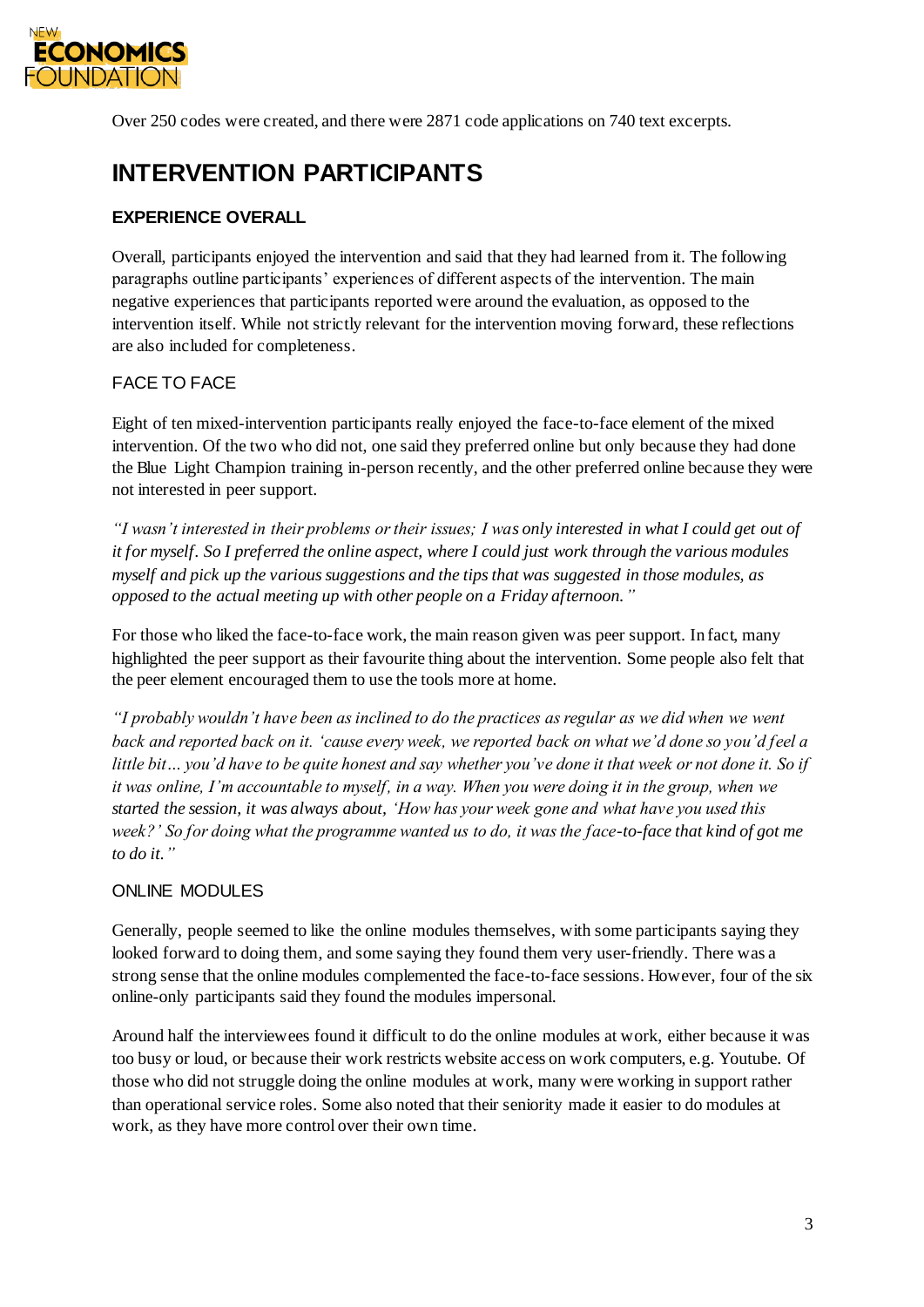

*"It's not so much feeling comfortable because we do work in an office with a secure code so people can't just walk in and out, but obviously you can't say to other members of staff, 'I'm doing this now. Can you just not talk?' And the phones are ringing and people do come in and things like that, so someone comes round, knocks on the door and wants to come in for advice, they're not going to stop just because I'm in the corner doing some work."*

*"The positives was that I didn't have to travel, I could do it without it affecting my work. I work Monday to Friday so it would have been difficult getting to the location 'cause I think it wasn't too far away but it wasn't local. It would probably have been like an hour's travelling backwards and forwards. So it was great to be able to just access it without any worries of time issues of the journey. But then what that also… the negative on that, I guess, was that you could speed read it or perhaps you rushed it a little bit[…] I think if you'd gone in person, you probably would've probably paid a little bit more attention, I guess."*

# **FACILITATORS**

All of the participants who received the face-to-face sessions were very positive about the facilitators, and some talked about ways in which facilitators had gone out of their way to make the participants feel comfortable. The facilitators were described variously as well-prepared, skilled and professional. One participant said that when they had missed a session, the facilitator offered to come early the following week to run over the content with them.

One set of facilitators decided to go through the intervention themselves alongside the participants, for example, practicing using the tools at home. Participants in this group seemed to respond really well to this, with a few of them specifically mentioning it.

*"Really easy to speak to, very relaxed atmosphere, very welcoming, and things like... there's silly little things like where it took me a good 40 minutes to get there, and I rushed around, and was all fitting in between work or children and stuff... One time I got there five minutes late – 'Do you want a cup of tea? Some water?' Great. Because if you're running from a false start, it's just nice – and you're thirsty. Really, really good. Very understanding."*

# **TOPICS**

l

Generally, participants were positive about the topics. Four participants said they appreciated how accessible they were, saying they were broken down well, un-complicated and fit together well.

*"as each week rolled around, it was almost like a little jigsaw coming together, where the next bit you'd think, 'That's just as interesting as the last bit, and slightly different, but just as relevant.' So it was almost like they covered all the angles. I don't think you would've needed additional modules. The thing I liked about it is you had the different modules but they didn't really overlap. They were all standalone bits that fitted together quite nicely."*

Five people said attention training was their most memorable topic, four said mindfulness<sup>1</sup>, three said triggers, two said PTSD, two said sleep, and one said suicide.

No participants felt any topics were missing. However, one participant did not like the first module because they felt they had already covered it in Blue Light Champion training, and one participant

<sup>&</sup>lt;sup>1</sup> The word 'mindfulness' does not appear in the course guide. If we understand this as attention training, nine different people mentioned attention training as their favourite topic.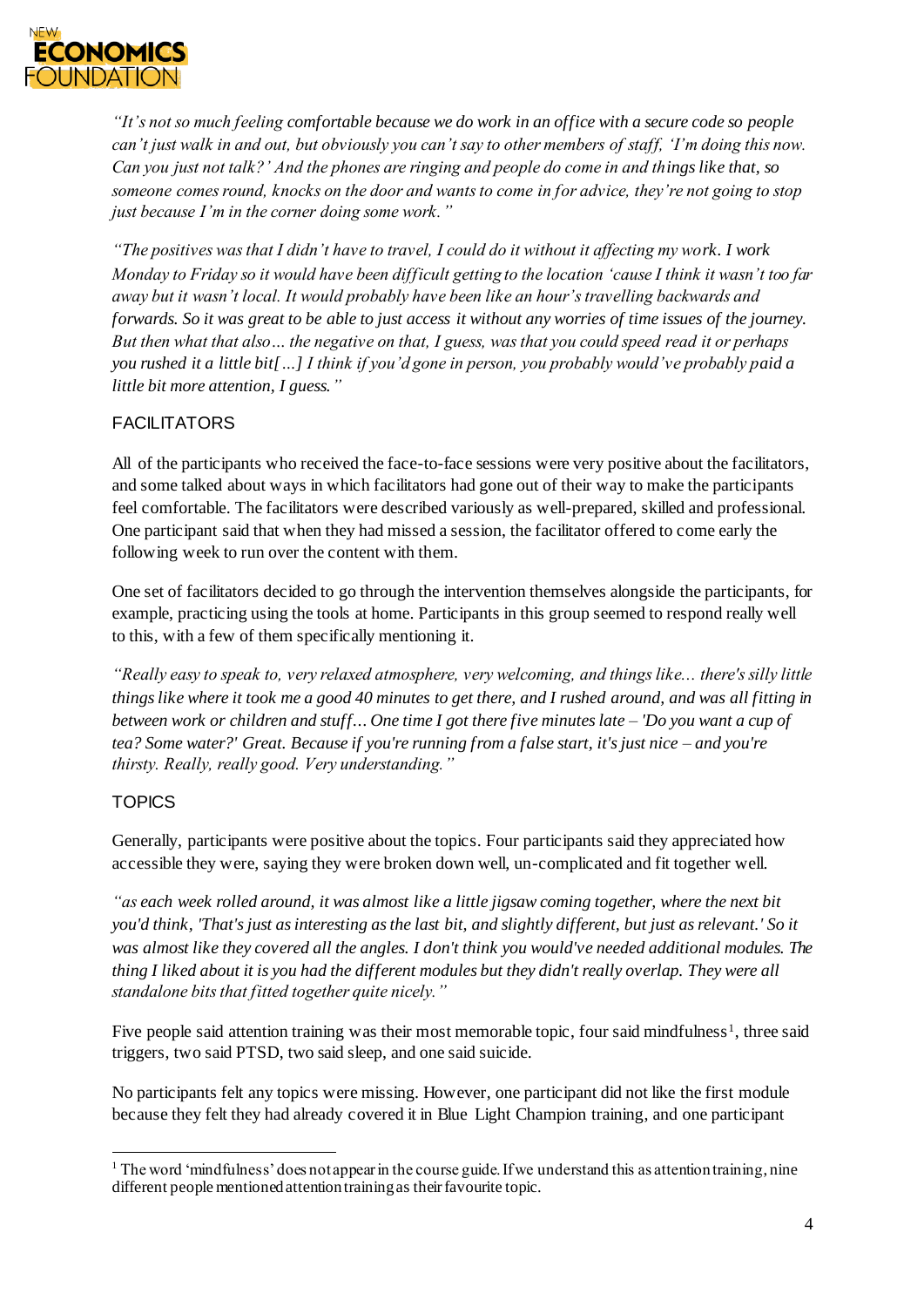

wanted the intervention to include something about concrete actions to take if someone is struggling with their mental health.

While participants could not remember the names of the weekly modules themselves, many could remember specific exercises in great detail.

#### EXERCISES

Preferred exercises used on the intervention were (in order of frequency); attention training/mindfulness, the circle activity, concrete and abstract thinking, realistic risk, visualisation, and if-then planning.

Some participants disliked the drawing exercise, one did not like the positive/negative thinking, one said they did not like if-then planning and one said they did not like exercises that included elements of role-play. There were divergent views over the egg exercise, which some people highlighted as their favourite, and some highlighted as something they would remove from the intervention.

# **CHANGES ARISING FROM INTERVENTION**

All participants reported positive changes arising from taking part in the intervention. These included (in order of frequency):

- Improved attitude to own mental health
- More able to deal with difficult situations
- Knowledge of coping mechanisms
- More able to help others
- Raised awareness
- Taking more control over their time
- Improved home life
- Greater self-awareness
- Improved relationships
- Being present
- Shared the content with others
- More able to sign-post people
- More able to recognise triggers
- Calmer
- Greater ability to cope
- More confident
- Increase in exercise
- Feeling more able to ask for help
- Improved work-life-balance

These changes include both behavioural changes (e.g. increased exercise, work-life balance and asking for help), improved confidence in managing mental health (e.g. more able to recognise triggers, raised awareness), and also outcomes in their lives (e.g. increased calmness, confidence). Two participants said that other people had noticed changes in them since taking part in the intervention. One participant said they the intervention had helped them make the decision to leave the police service to protect their mental health.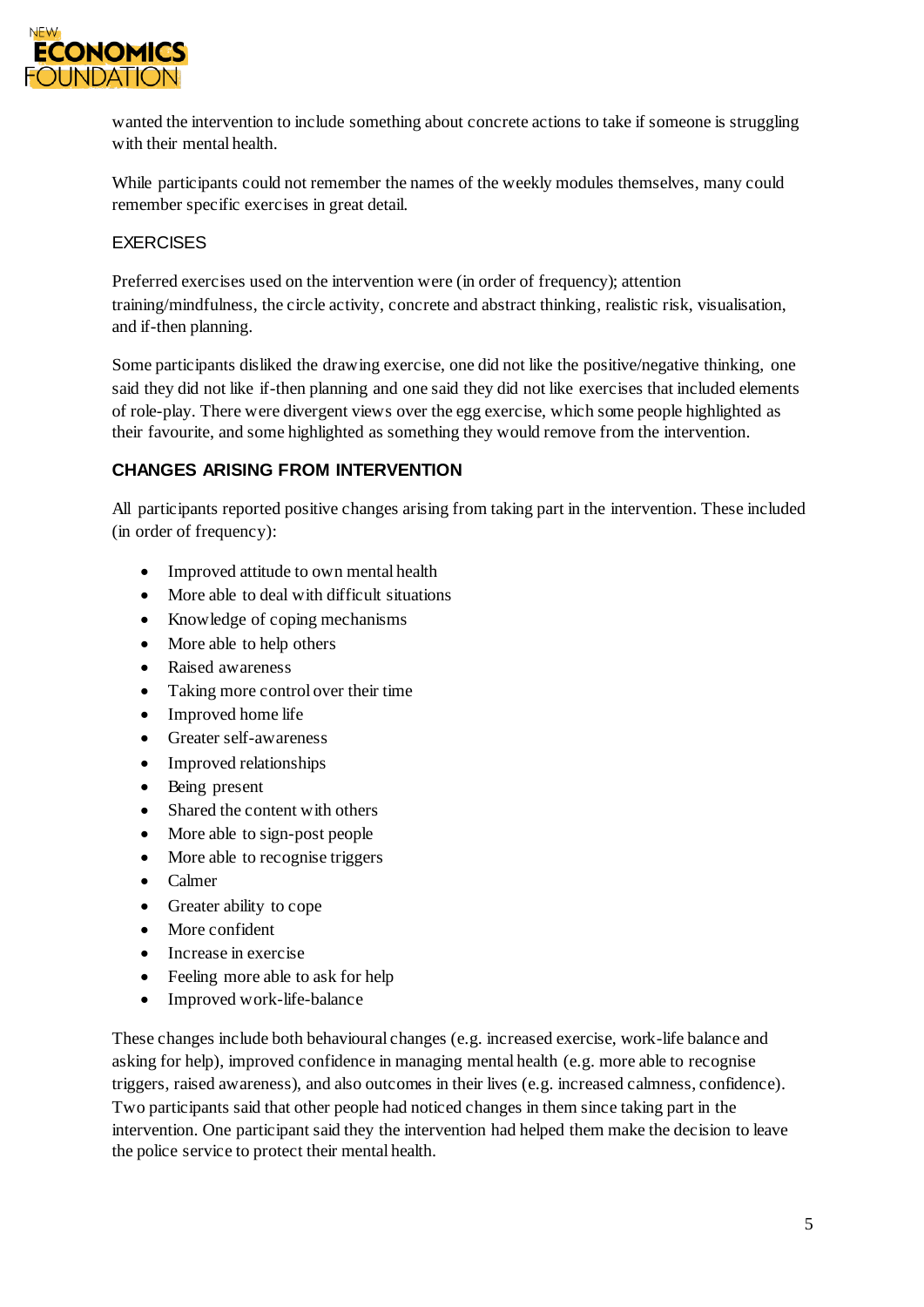

All-but-one participants said they had used tools they learnt on the intervention since it ended. The most common tool was attention training/mindfulness, which seven participants said they have used after the intervention. Two participants said they had used breathing techniques, two said they had used if-then planning, and one said they had put a sticker on their work computer to remind them to take time out.

In terms of differences between the intervention types, a greater proportion of mixed intervention participants reported all of the above changes apart from the following: knowledge of coping mechanisms, greater ability to cope, more able to help others, more able to sign-post others, and feeling more able to ask for help.

The frequency of each outcome fluctuated by location, however, there was no discernible pattern across all of the outcomes and no location showed particularly low frequencies of outcomes taken altogether.

# **REASONS FOR ATTENDING INTERVENTION**

Participants attended the intervention for different reasons.

- Six gave personal reasons, mainly building their personal resilience
- Eight gave professional reasons, mainly to support others to build their resilience
- Two said they attended because they thought it was Blue Light Champion training, and there was some confusion around this

Some participants said it was unclear what the main purpose of the intervention was (personal or professional), and that this should be made clearer. Some participants felt that different reasons for attending meant people felt differently about being open about their feelings.

*"What I thought the course was going to do was help me in understanding how to deal with those situations. I thought the idea of the course was to help me if I had somebody who was showing signs of mental health and they came to see me, that I would be able to think, actually you can do this and you can do that, and signpost them to different things or help me help them. I didn't find the course did that."*

# **BARRIERS TO TAKING PART**

Struggling to find time to undertake the intervention was a recurring theme. Some participants did not have time to do the online modules at work, or could not take time out of work to attend sessions. Therefore, some participants did the intervention in their own time – swapping their days off, taking leave to attend, or doing the modules in the evenings. For those with caring responsibilities, this meant arranging childcare. Some did not struggle with time however, and these tended to be people who manage their own workload day to day, are office-based, or were relatively senior within their service.

Three participants said that unsupportive management was a barrier to taking part, but nine said that their managers were very supportive and encouraged them to take part in the intervention.

*"I actually said that I would happily do it outside of work. I don't have an issue with that. My line manager said, 'No, just fit it in,' and that's what I did."*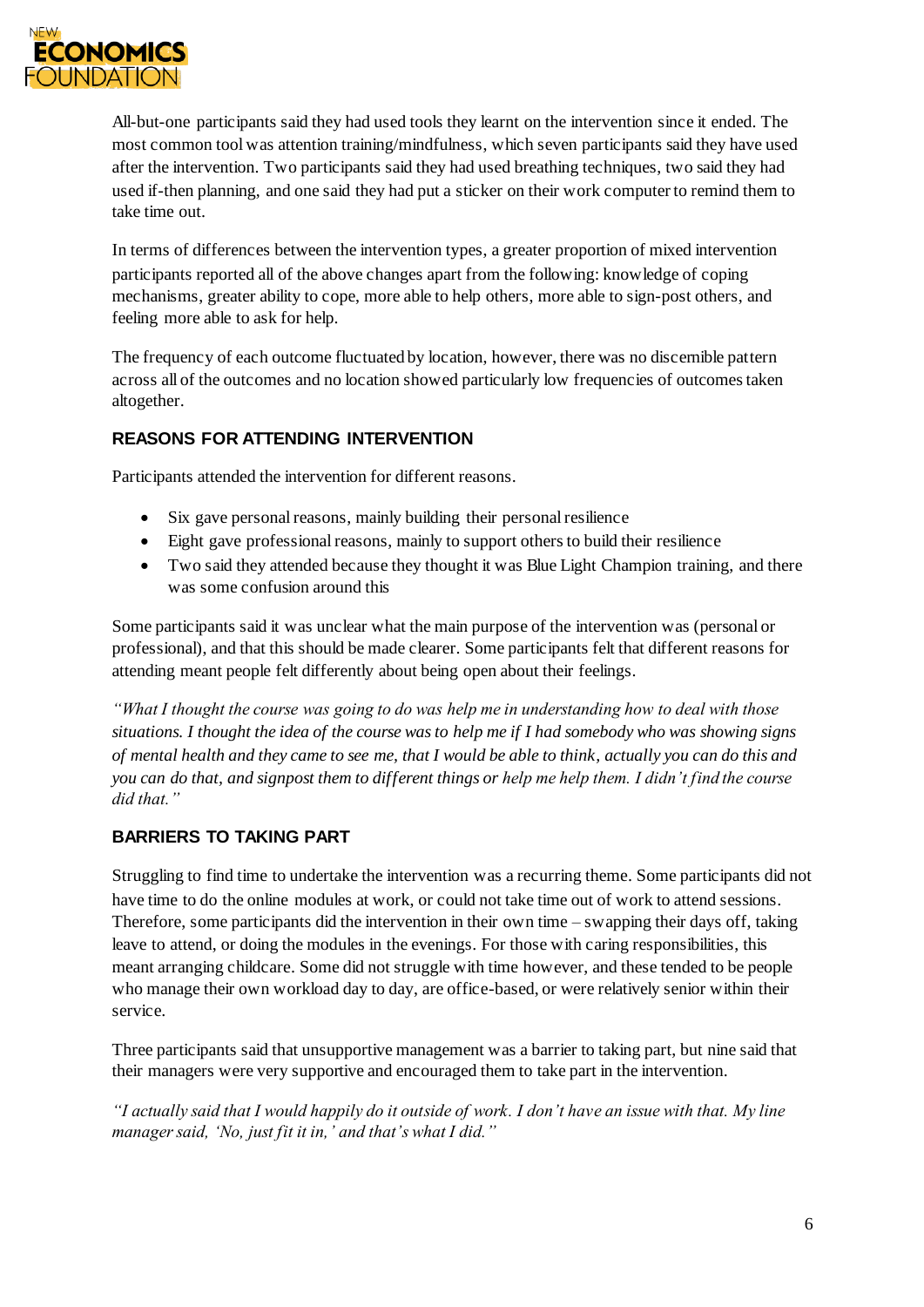

Four participants talked about mental health stigma being a barrier to taking part. Three participants talked about feeling guilty about taking the time out – these were all from the mixed intervention.

# **CHALLENGES**

### EVALUATION

At least seven of the participants were unaware that the evaluation questionnaires were not part of the intervention.

When asked what they would change about the intervention for next time, a number participants raised the questionnaires in the online modules. They found them repetitive and intrusive. One participant wanted to know why he was not told his score each week.

*"I think a lot of boxes on the online course are repetitive and it is the same questions really. […] And I'm not sure you could always answer some of the questions just with a tick -box."*

*"The first week I thought it wasn't necessarily relevant to me. I got a little bit confused with the first week because I was being asked a lot of questions about me and I thought, why am I being asked lots of questions about me? I was a little bit confused by that."*

On the other hand, some participants said the questionnaires were one of their favourite elements of the intervention, or that the questionnaires themselves had an impact on them. This suggests that a mere-measurement effect may have been operating, i.e. that merely measuring participants' resilience may have affected outcomes measured as part of this evaluation.<sup>2</sup>

*"Just being asked about, 'Are you finding it difficult to concentrate on things, are you not doing things that you enjoy in your own time?' The realisation that I think I am working a lot of the time. And just, actually, being asked that question in the questionnaire raised my reflective a bit more as a consequence, I've tried to take a bit of a step back and tried to take a bit more time for myself. That's probably the main thing that's come out of it, for me personally."*

#### **PARTICIPATION**

Many of the participants recognised that peer support was a key element of the intervention, and many did have a positive experience of it. However, the level of participation was raised as a challenge by all the mixed-intervention participants. There were a number of reasons suggested for this; group size, attendance, comfort zone and lack of effort or interest.

The relatively small size of the groups meant that if someone was absent the dynamic might change significantly.

*"But yeah, it was a shame 'cause I was quite sad that I had to miss a week. I didn't want to… 'cause it was the third week and once I'd done the first two… and then there were other people who didn't do the fourth week. So when you start to build that group dynamic, I missed the third week, they missed the fourth week. So actually, it felt… the people that you'd maybe built that initial rapport with you only saw for two weeks. And so that's a bit of a shame, I think."*

l <sup>2</sup> Morwitz, V. G., & Fitzsimons, G. J. (2004). The mere-measurement effect: Why does measuring intentions change actual behavior?. *Journal of Consumer Psychology*, *14*(1-2), 64-74.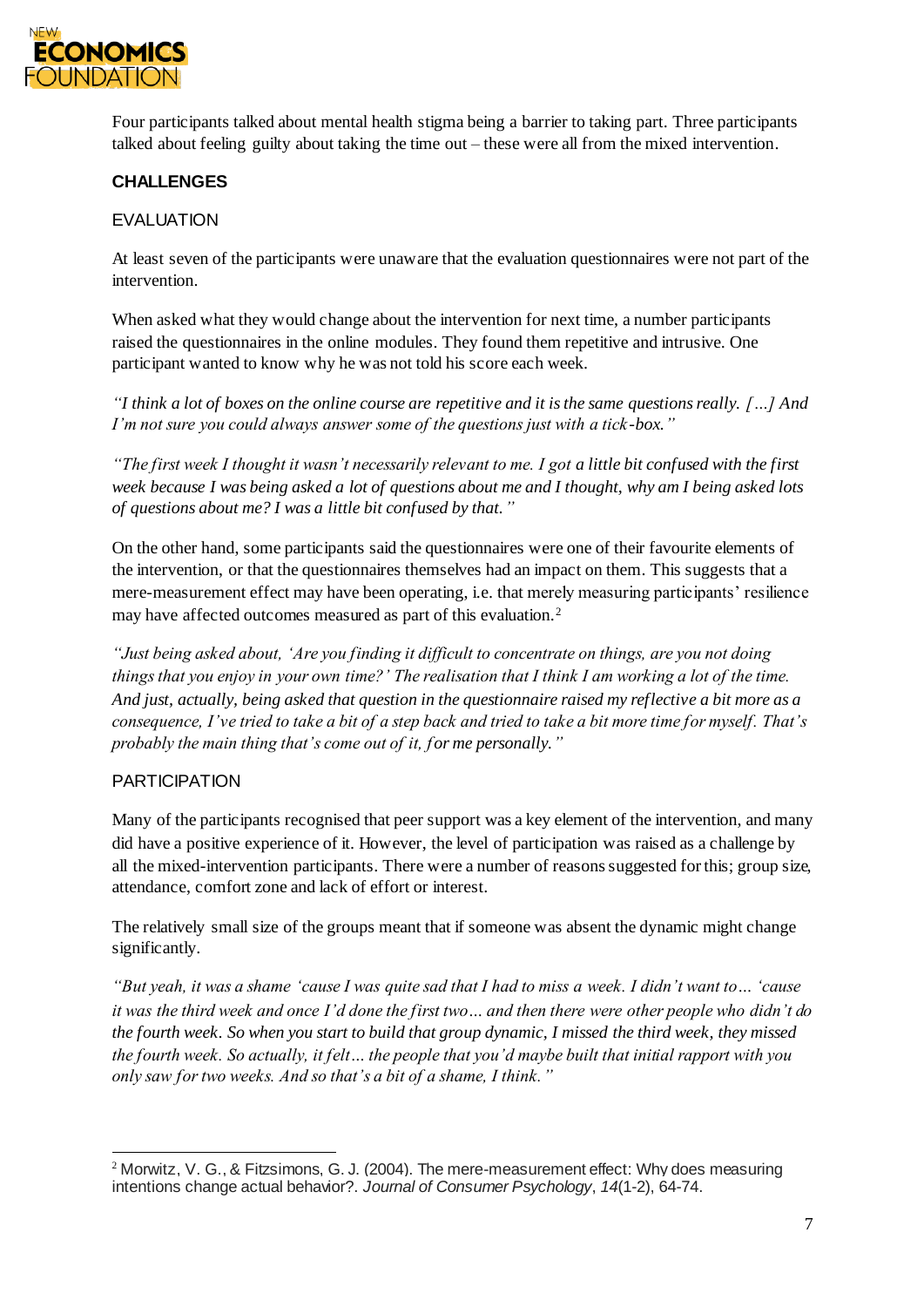

While the participants were encouraged to share phone numbers with the others in their group, not many took up this suggestion. The reasons given for this were that it felt a bit forced, artificial, or awkward.

People had mixed views on the value of doing with intervention with colleagues. Some people were pleased to be taking part in the intervention with their colleagues, and have continued to talk about resilience with colleagues since the end of the intervention. However, one person said that her involvement in the group was massively curbed by a senior colleague's presence.

#### REACHING INTENDED PARTICIPANTS

Only five of the total sixteen participants we spoke to were currently doing front-line, shift based work, and only four of the participants were men. Given that three of the key risk factors for mental health problems are exposure to traumatic events, shift-work, and being male, the interview sample led us to wonder whether the intervention is meeting its intended audience.

Some of the participants explicitly said that this intervention would have been more useful to them in their previous role (e.g. as a front line service worker), but that they would not have been able to take part in it at that time because of the nature of their work.

This may well be a sampling issue, however, some of the interviewees said that the wider group reflected this makeup.

*"So when I reflect on that now, most of the people that were on the course, their day job would've facilitated them going to a fixed appointment every Friday, as opposed to being a uniform on the core shift system."*

Additionally, the majority of participants had previous exposure to many of the concepts in the intervention. Previous experience included the Blue Light Champion programme, Cognitive Behavioural Therapy, neurolinguistics programming and Trauma Risk Management. Some participants said that their keen interest in mental health allowed them to overcome the time barrier to participating, because they decided to prioritise it.

This previous experience of mental health intervention raised questions around audience again, as there appeared to be a self-selecting effect. Again, this may be a sampling issue as these people may be more inclined to be interviewed. This previous experience also made it difficult to separate the effect of the intervention itself from the effect of other interventions.

# **IDEAL FORMAT FOR DELIVERY**

These recommendations flow from the qualitative interventions only. They should be triangulated with the quantitative findings.

#### **Delivery**

Twelve interviewees said the mixed intervention was the ideal format, providing the 'best of both worlds'. There was a strong sense that the different delivery modes complemented each other. All six participants who did the online-only intervention felt that the mixed intervention would have been more beneficial for them.

#### **Length**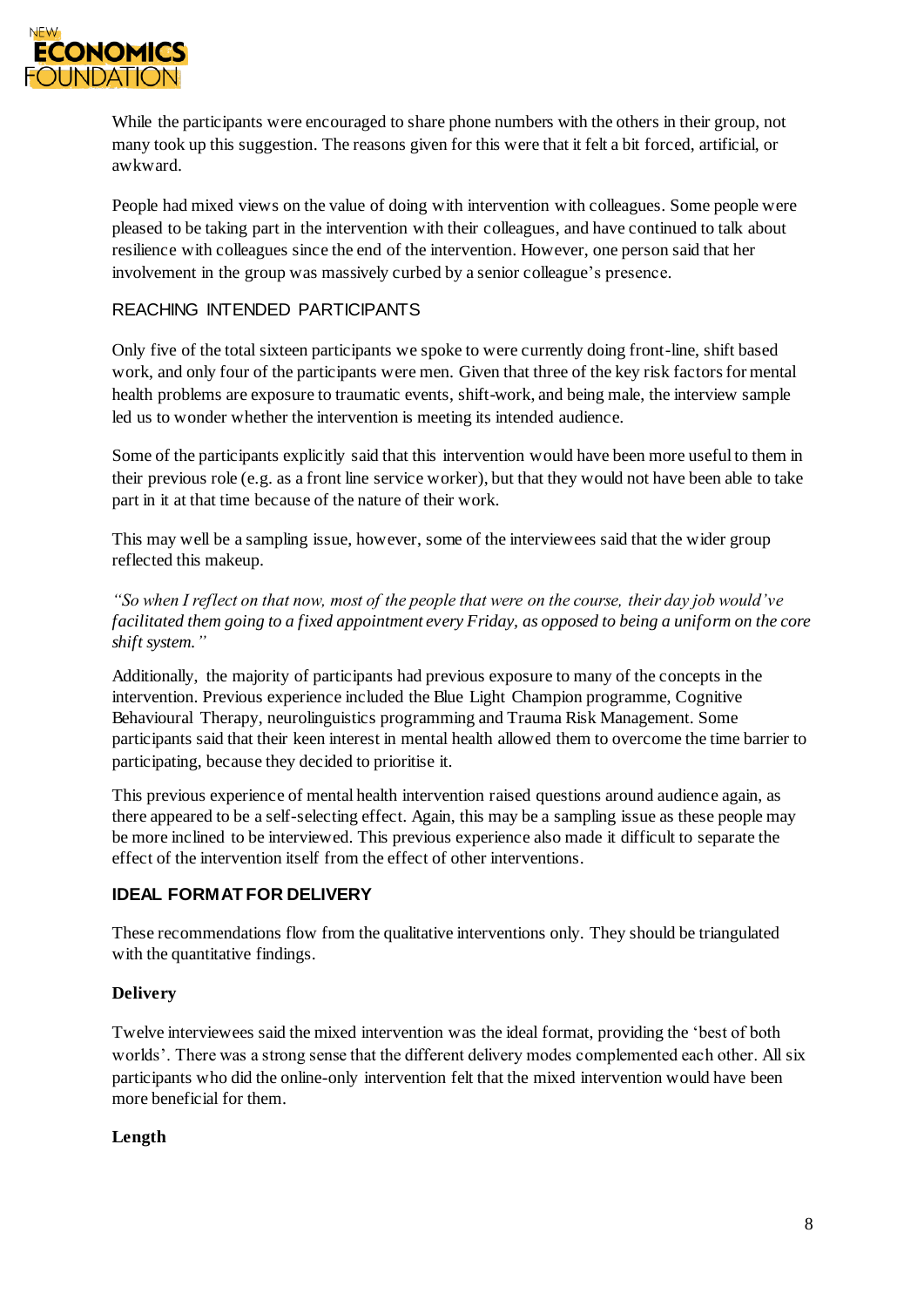

Seven of the ten mixed-intervention participants were happy with the length of the intervention, and one even wished it was longer.

Four of the interviewees suggested that the intervention would be beneficial if offered as a 1 or ½ day training for all staff at their place of work, which would mean the training could reach everyone, not just those who already see the benefit of the intervention. It was unclear if they thought this would be better than what they had received, or just more accessible for more people. However, six people thought that one day would not be sufficient.

*"If it was offered as a day course, yeah, you could break the sections up. But it might be a bit mentally exhausting, I think. Because by doing it weekly, you've got time to reflect on what you've spoke about or techniques you've learnt. Whereas if it's all in one go, it can overwhelm."*

*"Yeah but, again, that's not taking the time for mental health. That's like, 'Get it over in one day', but you can't reflect on what you've learnt in one day. I don't think that's right at all, really. I think you need the time. It's an area where you need to approach it slowly. It's not like, 'Right, let's do this in one day and cram everything in and take it away'. I don't think that would work."*

#### **Resources**

Eight interviewees wanted the materials to be available after the intervention, either in the online format or as an app. Two of these eight said they had wanted to access the materials after the intervention but had been unable to.

#### **Group size**

Six of the ten people who received face-to-face sessions felt that the groups were too small, especially given that people missed sessions occasionally. The general consensus was that groups of 4-5 were too small, groups of 6-8 would be ideal, and more than 10 would be difficult. Participation levels was the key reason cited.

*"it was a shame it couldn't have been a little bit bigger, in terms of the group. It can be slightly excruciating when there's only three of you in a room, or four of us, however many there was. It feels like there's a bit too much focus… maybe, on the individuals in the room when the group is so small."*

One participant, however, felt that they would have benefitted more from a 1:1 session.

#### **Audience**

In terms of the ideal audience for the intervention, one participant said line managers, one said new recruits, and one said it should be open to all.

#### **Time for checking-in**

Two participants said they would forego the drawing activity in order to have more open discussion time at the end to share feelings and reflections. Another said that they wanted more time throughout the intervention to do this.

*"I wouldn't do the balloons and I wouldn't do the sketchings at the end. I don't know, I'd probably have more of a free-for-all talking session, where people could perhaps open up about… say something that they did wanna talk about 'cause they felt comfortable in that environment, bringing it out in the open, maybe, and how it made them feel."*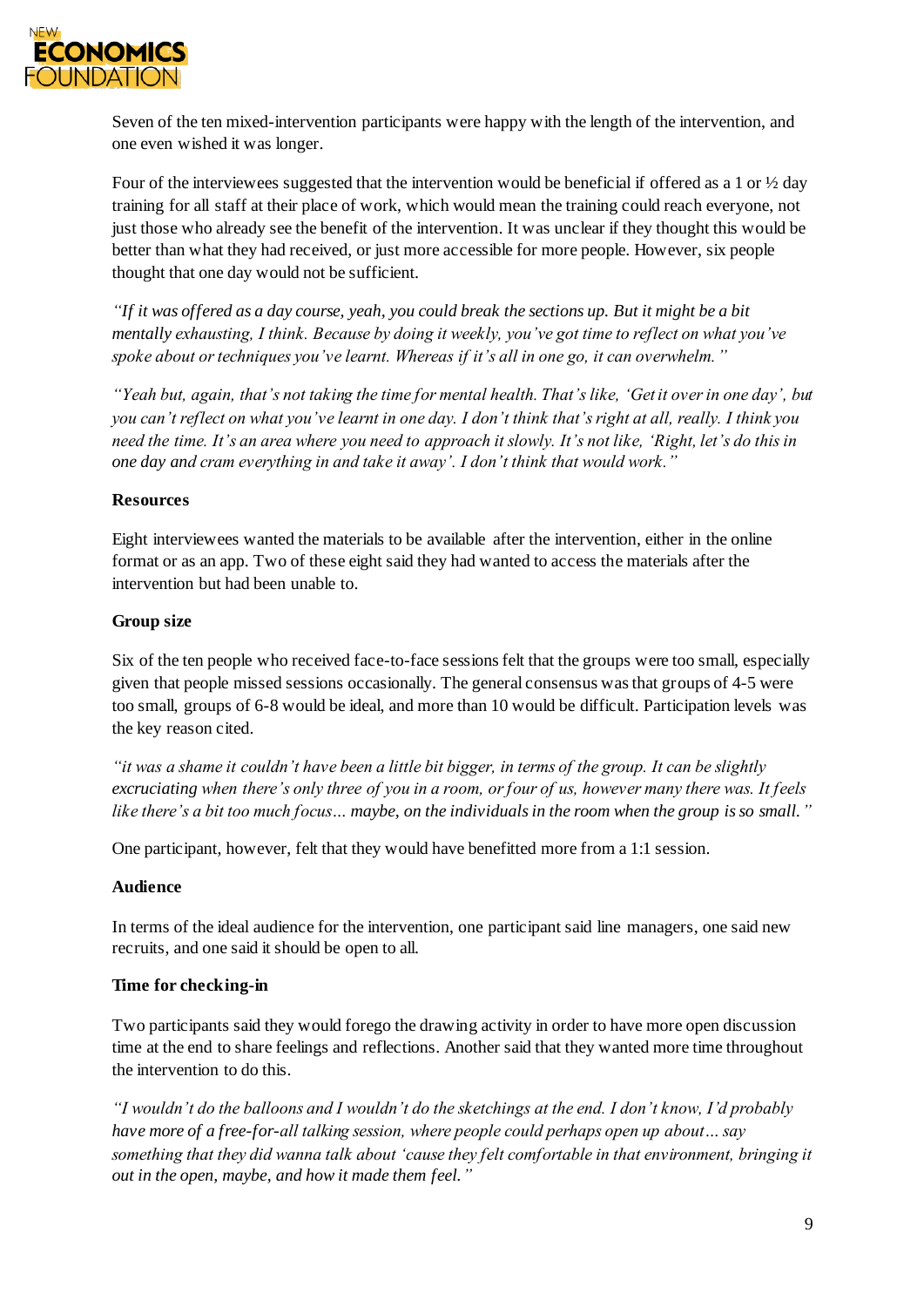

# **MIND STAFF**

# **OVERALL EXPERIENCE**

Overall, feedback from Mind staff was mixed. They enjoyed delivering the intervention and found the resources easy to use. However, they all discussed challenges and 'teething problems', which are explored in more detail below.

Three of the interviewees who were involved in delivery reflected on how easy the intervention was to pick up and work with.

*"Overall, it was a good experience and I felt glad to be trained in and get the experience of working with a client group that I'd not worked with before. The course, because it was manualised [sic], was prescriptive and therefore it was easy to pick up the content and it was straightforward to deliver."*

*"I was actually quite pleased in the end, with the delivery of it, so much so that I was disappointed that we didn't get another opportunity. Because delivering something live is very different than training in something and we'd sort of felt our way into it and were ready then to do the next one up here."*

However, the challenge of recruitment and 'teething issues' around setting up the intervention outweighed some of the interviewees' positive overall experience of delivering the intervention and led to frustration.

#### **RESOURCES**

Generally, the facilitators we interviewed found the resources useful and easy to use.

*"the notes were very, very clear so that when I did come back to it, I actually found it very easy to teach it… […]… any facilitator could have really picked it up. So I would, support, say that that was very well done."*

Five of the six facilitators commented that they would have preferred to receive the content for the intervention in one go, rather than in stages, however they recognised that this was a 'teething issue' for the first batch of courses. Four interviewees also noted that they received materials with too short notice. Some received materials or updates just days before delivering.

*"No, no, it was just all very lastminute.com. And to change module four, it was less than a week before we were due to deliver it. And we're all really busy so I might've done my prep a week in advance."*

One found it very helpful that the materials were posted to them, but another would have preferred sourcing some of the materials themselves (e.g. straws and balloons) because they could have had them earlier to practice and feel better prepared.

While some facilitators enjoyed how prescriptive the intervention was, making it easy to follow, one suggested that this prescriptiveness might make participants feel facilitators were 'just going through the motions'.

Facilitators in both locations had IT issues, for example videos not working because they did not have the right software. One said it would have been useful to know what IT requirements there would be for each week earlier so they could plan properly.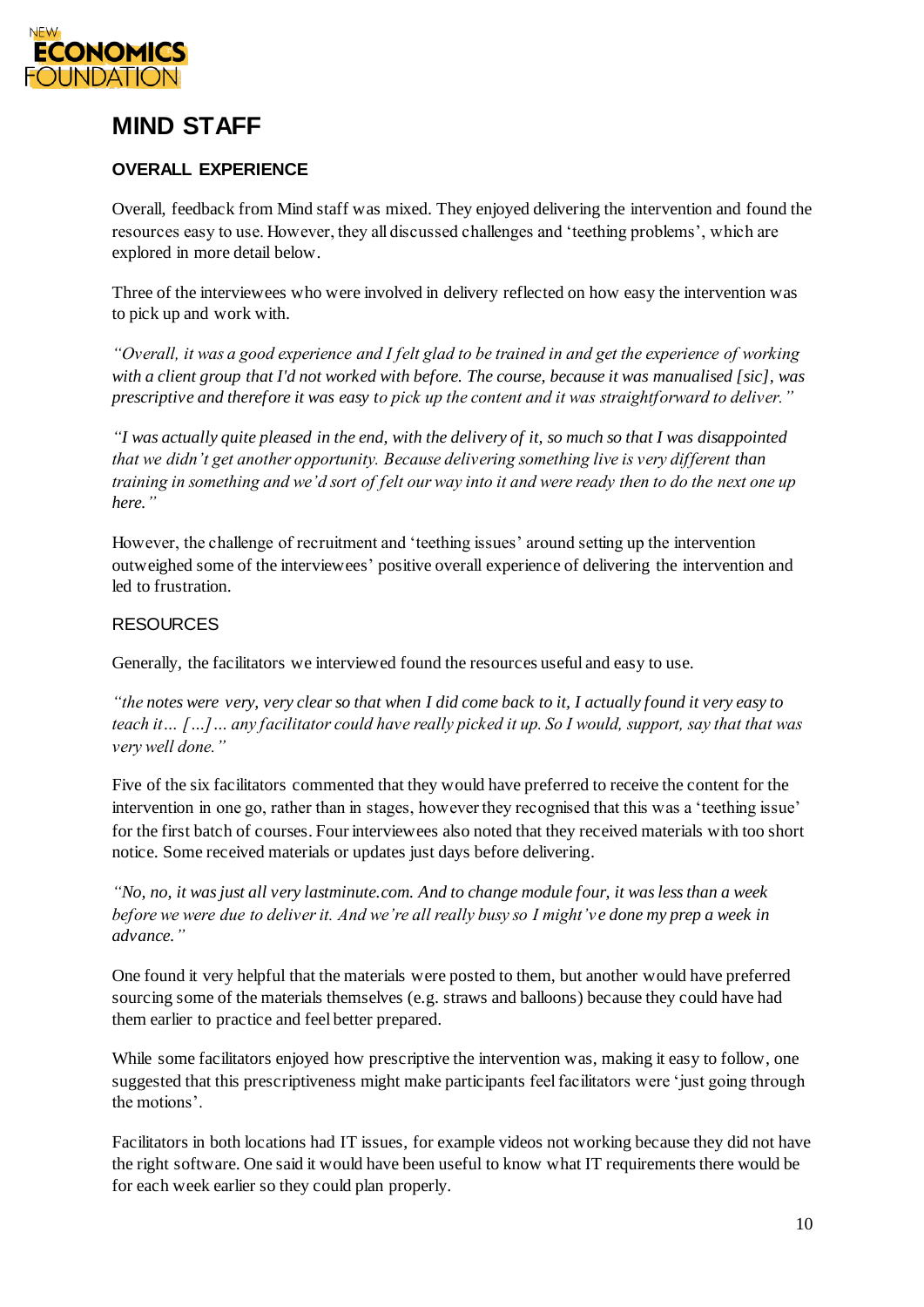

*"Yeah, we had a problem with some films not working. I think they were using an Apple system, QuickTime or something. We get it the morning... it doesn't work. That kind of thing. So it's all a little bit... 'This video was meant to be about.' And people were getting sent things later. It'll work itself out; I know it will. I know there's teething problems with these kind of things. But if you've got a five minute video and then you play it... 'Ah, it's not working. What was this about again?' I haven't got anything I can read, do you know what I mean? So..."*

### SUPPORT

In describing the support received from Oxford, interviewees were generally positive. They said Oxford was helpful and very responsive, and that the relationship was good.

Three spoke positively about the supervisions. Two said they felt they were an opportunity to feed into the process and have their voices heard. One also found it useful to talk about the week ahead.

*"In some ways it was useful to be able to give them feedback there and then. And I think there was a few points that X and I were able to, I hope we got across. […]I suppose it was useful to be able to have that time to go, 'Right, so next week…?' and they, kind of, went through it again with us, about what it was that the following week was covering and things, so that was quite useful, to help cement what was coming next."*

Two facilitators had reservations about the telephone supervision, which they felt was more for Oxford's benefit than for the facilitators'. One suggested that adding a face-to-face element might make it feel more supportive, e.g. via Skype.

*"I had the sense that it was more for them to inform any changes or to get feedback on the course, rather than to be supportive to the practitioners. It felt way more that way round, that we were just giving them feedback about how it ran, which is... That's fine, but that should have been named, rather than labelling it supervision."*

#### OXFORD TRAINING

Just four out of nine interviewees reflected positively on the training day, describing it as excellent, good or useful. The two who found it most useful said it was because it was experiential and helped them to think about how they would facilitate it.

*"So an example is, when we did the Train the Trainer, I got the abstract thinker card and that's not me at all because I'm extremely solution-focussed and so I just had to sit there and think and say occasionally, 'Well, why me, what's the point, how did this happen?' And so what I found was that people started isolating themselves from me, so they were working together and I was getting isolated. And so that helped me as a trainer to realise how… emotionally it felt like that exercise went on for so long because it was really difficult for me to stay in that role, so I knew as a trainer that I didn't want to pick the more fragile people in the room to be the abstract thinkers. So I guess what I'm trying to say is doing the Train the Trainer stuff really helps you fully understand the exercise and the point of the exercise and it also helped to facilitate the group and choose the appropriate people for the roles."* 

The most frequently occurring criticism on the training day was that it felt rushed. Six interviewees said that there was too much content to cover in the amount of time available. Suggestions to improve the training included extending it to two days and sending the material in advance so that facilitators could come to grips with it before attending the session.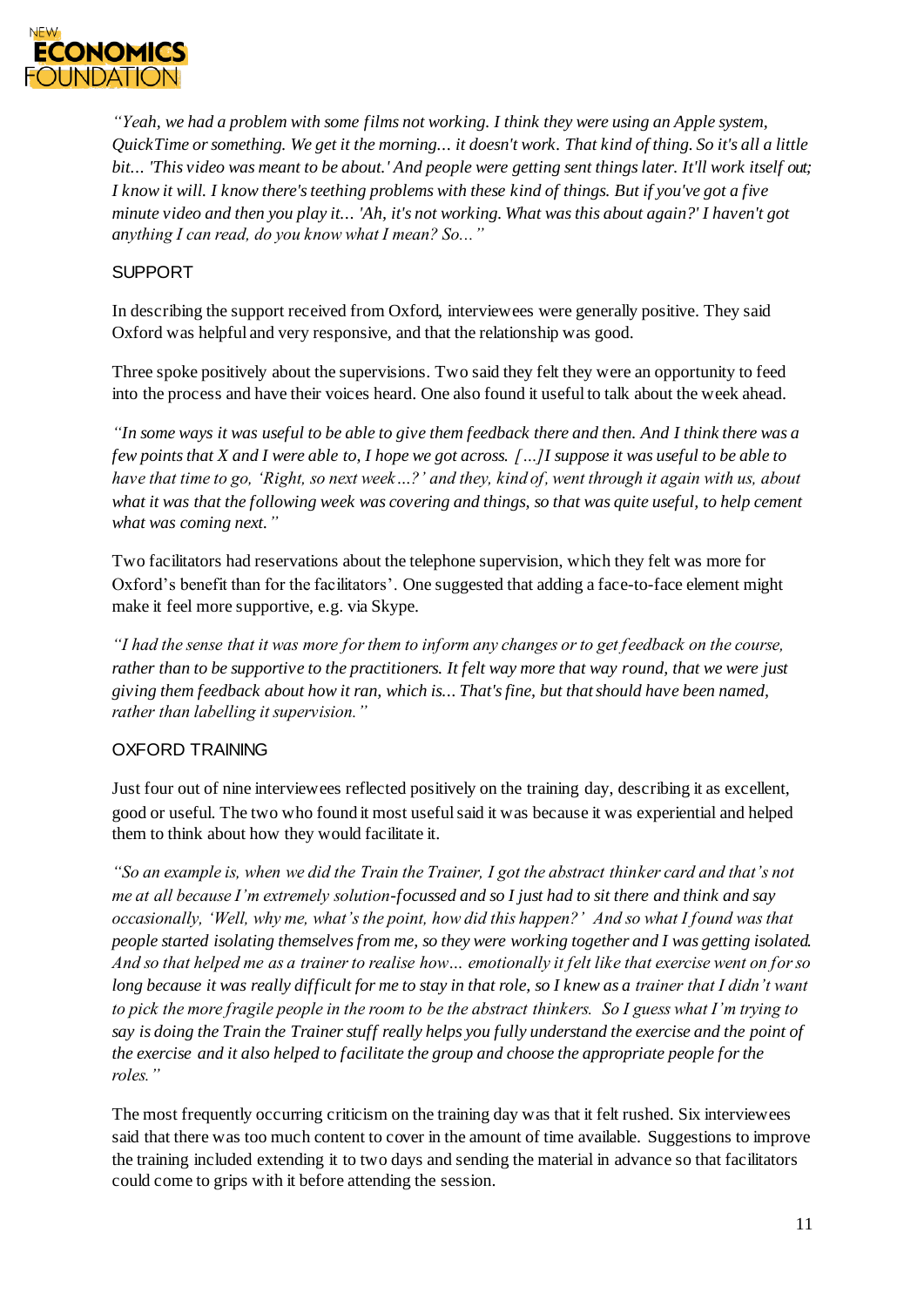

Three interviewees had difficulty remembering the content of the day – for example, one said they had never seen the online modules that participants were working through.

#### CONTENT

In terms of topics, all of the interviewees involved in facilitation felt that participants enjoyed the attention training most. One interviewee felt that the module about dwelling, catastrophizing and overthinking really resonated with participants. Two facilitators did not think module four worked.

Facilitators said that the online modules were useful and that they allowed people to participate more in the session.

Attention training was highlighted as the most popular and memorable activity by all six facilitators. Different facilitators highlighted different activities as more or less successful. Three facilitators thought if-then planning worked, but one did not. Two said the circles activity seemed to work for people. Concrete/abstract thinking was highlighted as popular by two facilitators and unpopular by another. Two liked the probability activity best. One said if-then planning was the favourite.

*"…one of the exercises they were asked to do was to draw circles about how important or how much time they devoted to certain areas of their life, and I think that was a wake-up call for some of them and saying, 'Actually, I wanna put more time and effort into my family life, or into my friends, or into my hobbies, and make some time for me, because actually my work, although is really important, and is a massive part of who I am, looking at a holistic approach and a better work -life balance, that needs to be a little bit smaller, and I need to put some more time and effort into the other things.' So I think, little exercises like that were useful, just to highlight, to them, where they were at, currently, and whether or not that was where they wanted to be."*

Five of the six facilitators commented that there were exercises they would not have used themselves. Three disliked the egg exercise, saying it was outdated and corporate. Two did not like the desert island activity, and one felt that the visualisation exercise would not have worked if there had been any men in their group. One found the sketching activity silly, but commented that the participants seemed to really enjoy it. One facilitator felt that the role-play activities were difficult for the participants to engage with. The main concern with these activities seemed to be that they were outside participants' comfort zones, therefore gave them an opportunity to think 'this isn't for me', and to disengage from the intervention.

*"I think some of the exercises involved in the topics were a little bit odd, and felt a little bit haphazard. 'Discuss something... Right, you be the bad guy; you be the good guy; you be the person that's being negative in a conversation.' I think that kind of thing really threw people.*

Linked to this, some of the facilitators said that the intervention should have more time set aside for checking in with how people are feeling. One felt that more of the information could have been in the online modules, allowing more time for sharing and peer-work in the sessions. One felt that there should have been fewer role-plays and more time to discuss their feelings and experiences.

#### **CHALLENGES**

#### **RECRUITMENT**

All nine interviewees raised recruitment of participants as a key challenge. Figure 1 shows a tally of barriers to recruitment given by interviewees.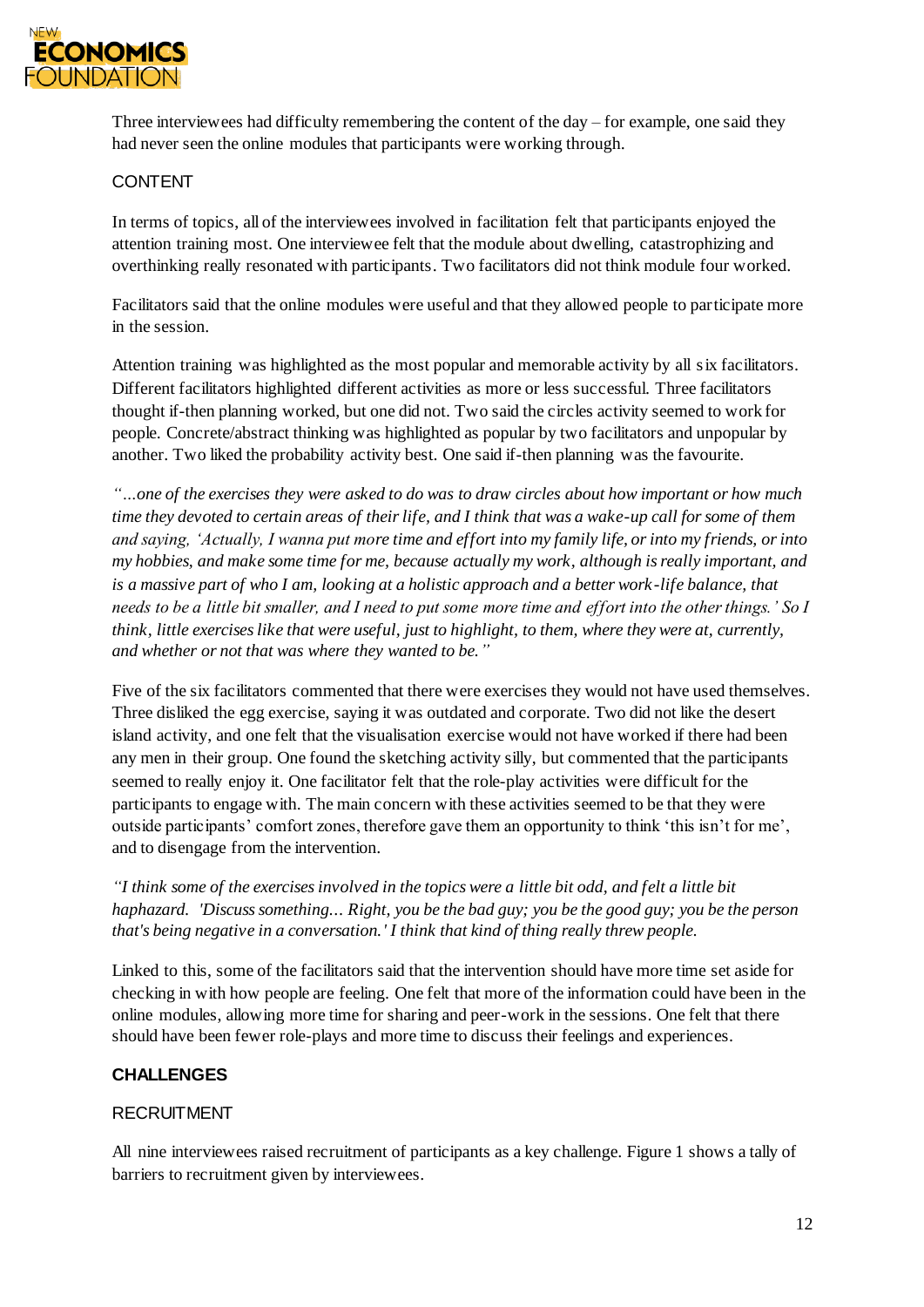





Cultural barriers included stigma, hierarchy and unsupportive management. One interviewee suggested this influenced peoples' preference for online-only training.

*"So the interesting thing is, a lot of people emailed me asking to be on the online only course, which surprised me, because I thought more people would go for the face-to-face. They might think it was more effective. But they were just saying, again, like I've been saying, that they didn't want to disclose to their manager, they couldn't get time off, and it's something they could do in their own time."*

These challenges are likely to have been exacerbated by the evaluation, given lengthy recruitment process and no guarantee of which (if any) intervention participants would receive. However, the difficulty of getting time off, the entrenched culture of mental health stigma in the emergency services, and lead-in time are barriers that require further attention for this intervention in the future.

*"But from a recruitment point of view, it was really quite difficult, I must say. So we had... For the course in [X] we had quite a short lead time (it was only about a month) and people within the services have told us they need a minimum of eight weeks so they can be released from duty…. It was quite difficult to rely on certain members of the emergency services, because you'd ask them to promote it internally, but then... because there's only so much you can do as an outsider."*

#### ENGAGEMENT AND GROUP DYNAMICS

Interviewees in three of the four locations reported challenges with participation levels. For example, one interviewee said getting people to open up was like 'pulling teeth', and another talked about there being silences in the breaks when she left the room. At least two of the groups did not share contact details with each other, despite it being suggested a number of times. The interviewees attributed these difficulties to:

- 1. Group Size. Some suggested that a larger group would have helped participation, but others said the small group size (4-6) meant people felt more comfortable sharing.
- 2. Comfort zone. Some interviewees reflected that people in the emergency services are not used to, or comfortable with, sharing emotions. However, one interviewee said they thought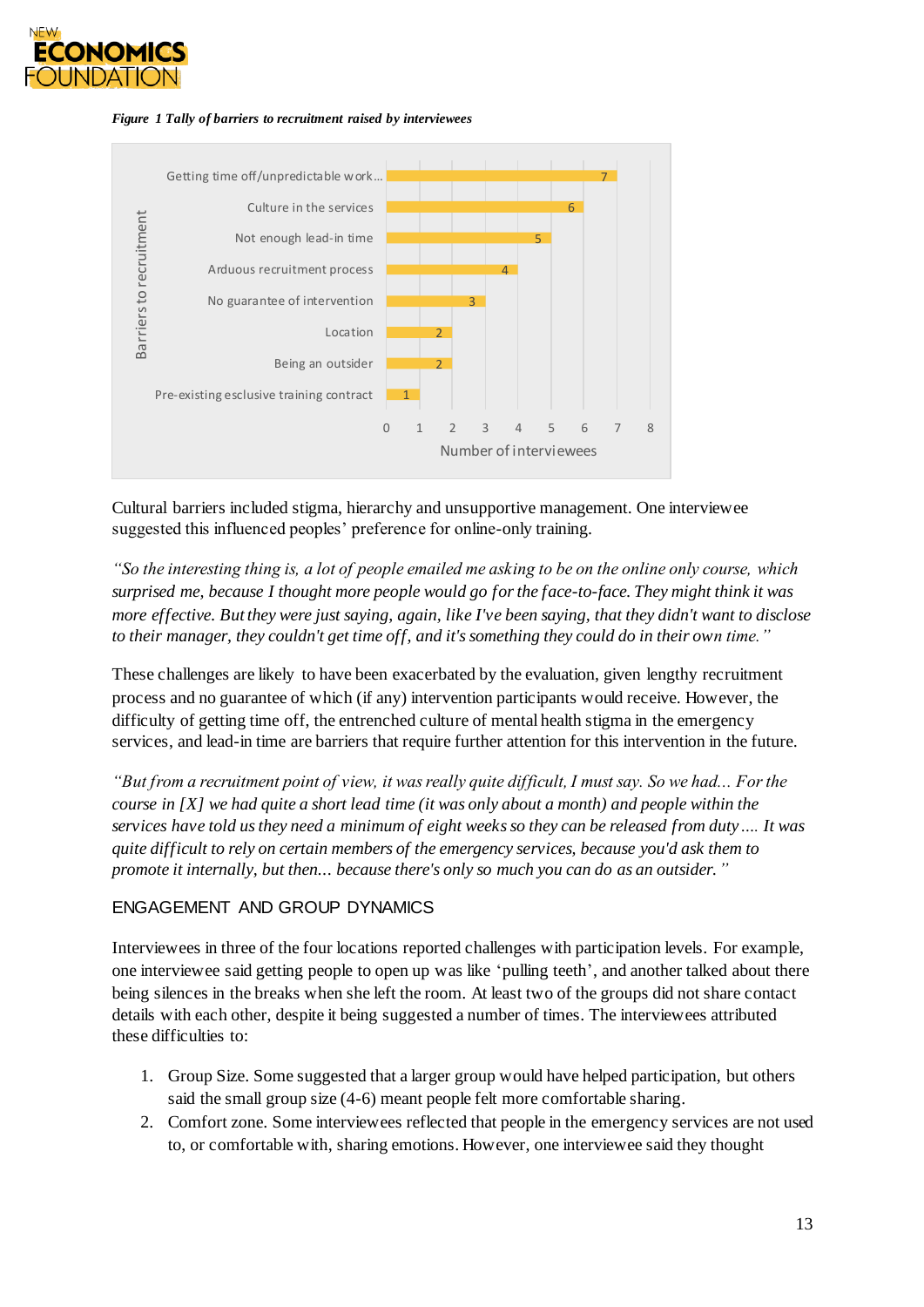

participants did not feel out of their comfort zone because of how the intervention was adapted.

Two facilitators reflected on an incident where someone came to one session and did not come back because of feeling uncomfortable doing the intervention with a colleague (this was confirmed by the participant).

*"So it wasn't unusual for that night time one to have three or four people, so obviously that dynamic's very different from during the day with seven people and they were seven people that did show every single week. So the day time group was very dynamic, very lively, very difficult to facilitate at times because they were so talkative and the evening one was really different."*

*"I think they really valued the way in which the course was adapted, the way that the techniques were things that they could pick up and get familiar with. It didn't feel like it was too much out of their comfort zone. So thinking about a brief mindfulness practice, talking about that as attention training, or 'training the muscle in your mind' I think appealed to them in a slightly more task -oriented, in competition with themselves kind of thing."*

#### AUDIENCE

As with participant interviewees, the facilitators and coordinators questioned whether the intervention was reaching the intended audience.

One gave the example of a new recruit who did not have any experience of stress in the service. The facilitator reported that this participant found it difficult to engage with a number of the exercises because they did not have the experience to draw from.

Two interviewees talked about participants whose mental health was probably at the point where it required further support than this intervention could give.

Two other interviewees talked about the intervention being inaccessible to operational staff, because of the time commitment required. There was a sense that many people had signed up for the intervention because they thought it would help others, rather than to help themselves, which raised questions about the purpose of the intervention. Some facilitators thought it would be useful if this were made clearer.

*"…people who are finding the work they do, within any of the emergency services, whatever their role, really, really stressful, they don't have the time. I think there probably are people who are experiencing trauma or mental health or depression or anxiety and they may be getting other help elsewhere that is more significant to them. And I think there are people who… the stigma and cynicism, I think, slightly keeps people away. Like the attitude of either, 'Oh, I've heard all this before', which they may or may not have done, or the attitude of, 'This isn't for me'."*

*"It's definitely geared more operational staff and I think if they are going to roll it out, they need to try and make it more generic. Because the very short timescale that they gave us to advertise it, you're just not gonna get operational staff there. With the best will in the world, it's not gonna happen 'cause shifts get planned months in advance."*

# EVALUATION

Seven interviewees found aspects of the evaluation challenging.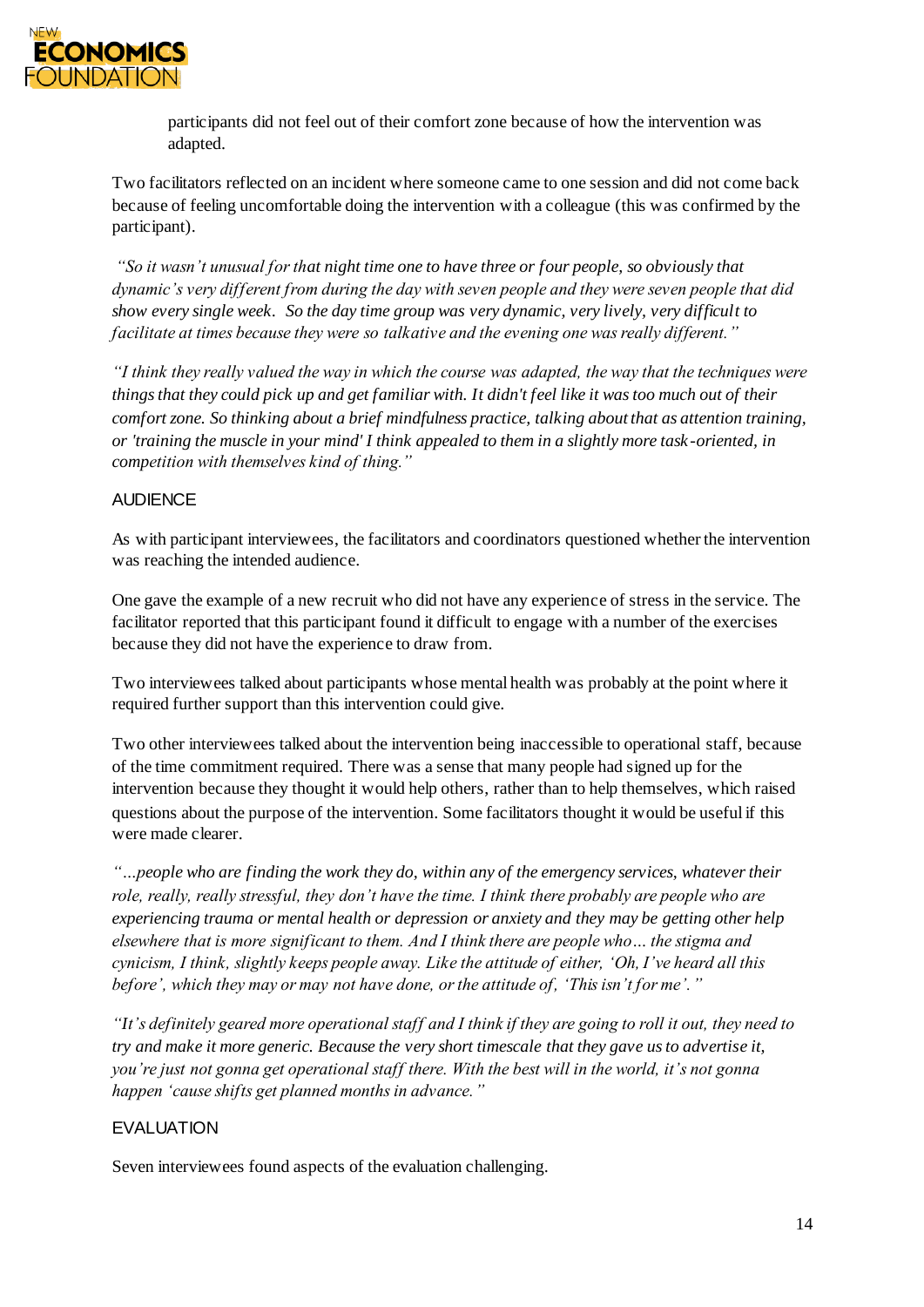

As previously mentioned, three interviewees felt that the number of different intervention/control groups, and the possibility of non-treatment, stunted recruitment. Four more felt the difficult process of signing up was a barrier and caused confusion. Some of the Mind staff felt that these issues put them in a difficult position because they had not seen, and were not involved in, the recruitment process, yet they were fielding questions from frustrated potential participants. The potential for local relationships to be affected by the process was a concern.

Aside from recruitment, interviewees also felt that because of the evaluation, the intervention was very prescriptive. This affected their ability to facilitate well as they felt they had to stick to the letter of the intervention as they were being recorded.

*"I also think, because of the uncertainty, again from an operational point of view, because of the uncertainty and having the three control groups, that prevented people from signing up. 'cause they didn't actually know what they were gonna be allocated to so they couldn't actually book their leave in advance. That was a challenge and I think also, all the forms that they had to complete. I don't think many people had anticipated that and X had more experience at this than me, it's almost like she got it in the neck quite a bit. And what upset myself, and probably also Jo to an extent: that doesn't look so good on us 'cause we're the face of the network. Even though we say it's University of Oxford who are running it, they're looking to us as their first port of call and it's almost like, 'Why is the timescale so short? Why do I have to fill in these forms? If you can't tell me which group I'm gonna be allocated to, I don't wanna commit to it'. So I think we had more people initially sign up but didn't complete all their forms than actually those that had attended."*

#### **ORGANISATION**

Seven interviewees raised concerns around organisation and coordination. While they recognised that many of the issues are 'teething issues', some interviewees were concerned about the disorganisation reflecting badly on them. This led to a number of interviewees describing the experience as frustrating.

For example, receiving changes to the course content days before delivery made some facilitators feel unprepared. The changing timescales of the project made it difficult to give sessional trainers enough notice. One group had an issue where two unexpected participants arrived at the first session, which made them seem unprepared. One facilitator said they did not receive a list of participants. Interviewees who had been involved in the previous iteration of the intervention were frustrated that these issues had not been resolved.

# **TECHNOLOGY**

Facilitators in two locations struggled with technology, mainly not having the right software to watch the videos. This was exacerbated by some local Minds not having training facilities so having to move around each week, and not knowing what IT they would need in advance.

One participant did not have access to a computer to do the online modules, which meant he had to come into the Mind office early each week to use the computer. He also did not have a phone, so using the app would have been difficult.

# **IMPACT OF INTERVENTION**

Overall, all interviewee's relayed stories that suggested the intervention had had a positive impact on participants.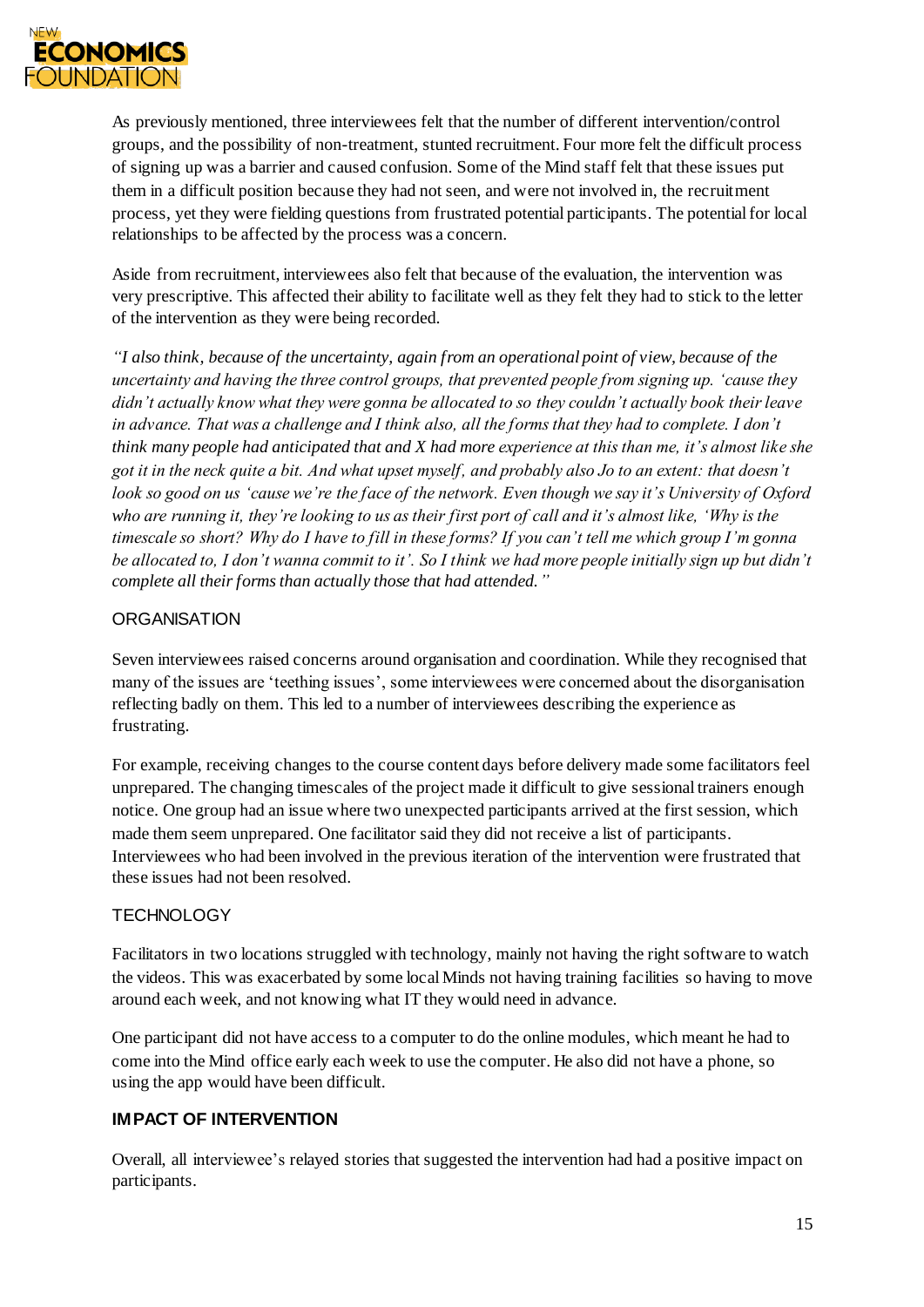

Six interviewees talked about changes in participants' behaviour resulting from the intervention – from incorporating attention training into a daily walk, to practising active listening with their children, to taking early retirement from the police force. Four interviewees said they thought participants were using attention training, and two reported active listening.

Three interviewees talked about participants gaining a greater understanding of their own mental health. This was also implicit in other interviews. Their examples demonstrated participants actively taking more care of their resilience, for example, one was going to sign up for a mindfulness course, one was going to redress her work-life balance, and another talked about setting up a crafts group to give more time to the things she loves.

Two interviewees talked about participants whose home lives improved over the course of the intervention, because of their use of tools learnt on the course at home.

*"I think that the best thing for me, actually, was the attention training, because of all the feedback from everything, that is what people could get. I remember there was one guy saying, 'I haven't got time to do this, but it's actually three minutes a day.' And he'd said, 'I had to walk from A to B, and actually, I paid attention to my walking and it worked, and I'm going to do this.'"*

*"There was one woman who [...] had an incredibly busy life with a demanding job, and four children, and initially participated in the group in this harried kind of busy and stressed, almost overwhelming way, in which she would almost flood the group a bit with her own immediate response to the different activities that we were doing, but in a way that wasn't very reflective. I think over the session […] her pace, and her level of participation was... there was less verbal taking up space, but what she was contributing was more thoughtful and reflective, and she described using one of the techniques about just bringing awareness to an everyday task. She […] described how she incorporated that into doing active listening with each of her children each day, and that had made such a huge difference on her family life [...] seeing that that had made a real, tangible difference, not only in her state of mind and capacity to reflect, but also in her home life and her experience outside of work, that seemed a really valuable thing."*

*"from observing them, and from their feedback at the end of each session - I think they all took something away, from each of the sessions. And all of them said that they would give it a go, practicing some of the things during the week; and I think the peer support element of that helped."*

Two interviewees said they could not tell if the intervention had an impact on participants, and two talked about specific participants who they felt had not benefitted from the intervention.

Four interviewees also mentioned the positive effect the course had had on them personally.

#### MECHANISMS

Figure 2 shows a tally of interviewees' responses to a question about the key mechanisms through which they thought the intervention might impact participants.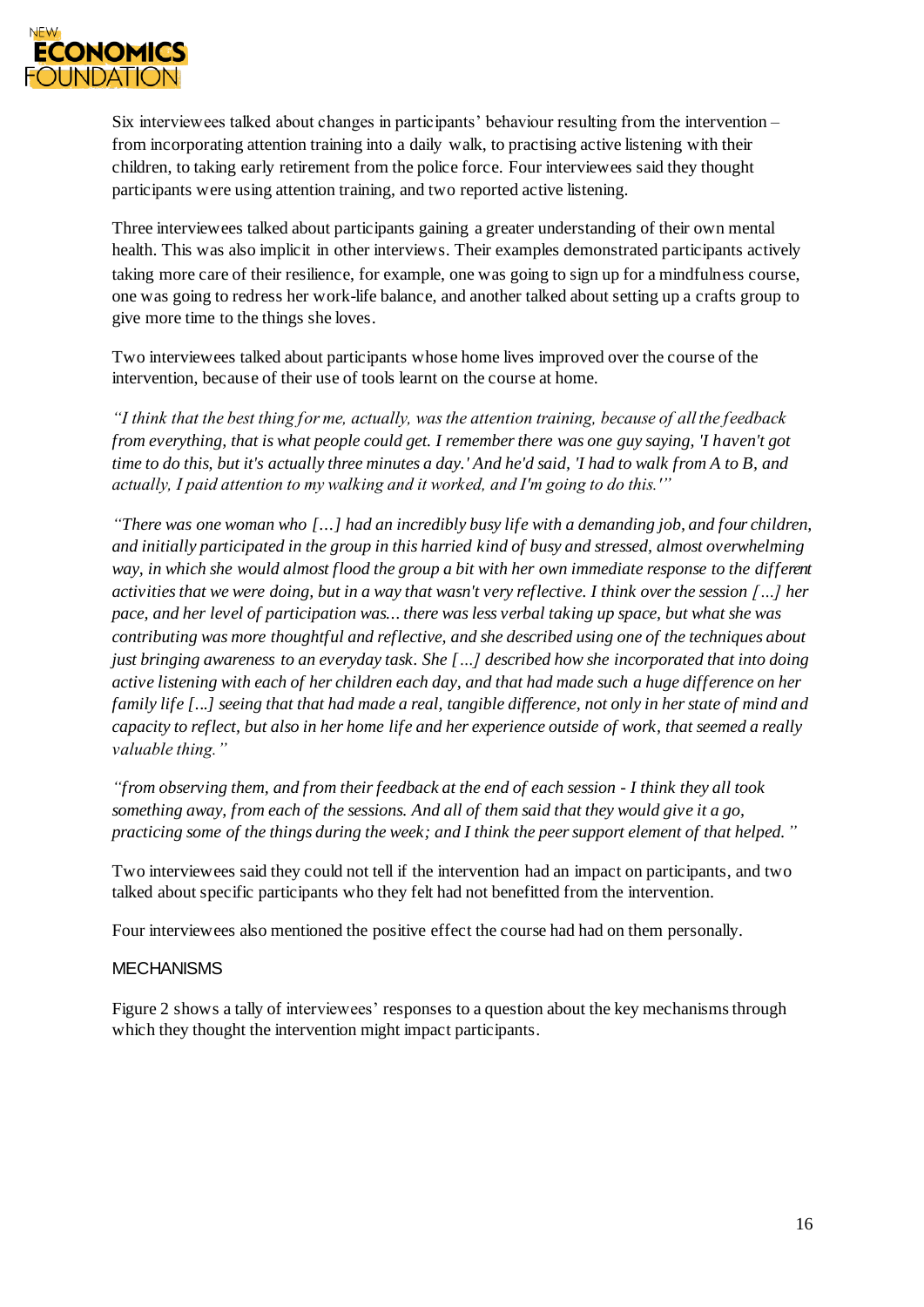

*Figure 2 Tally of impact mechanisms raised by interviewees*



- **Peer support:** six interviewees felt that the peer support element of meeting other people and learning together would impact participants. However, two said that although they thought the intervention was designed to have a peer support element, they did not find it worked in their groups. They reported lots of silences, checking phones in breaks, and three interviewees said participants did not share contact details.
- **• Practical activities:** three interviewees felt that practical activities that people could take away were really good, and that participants had reported liking the attention training most. However, as previously noted some had reservations about particular exercises.
- **Online and face-to-face:** three interviewees felt that the combination of online and face-toface sessions was a key mechanism in creating impact. The combination was described as 'the best of both' and facilitators thought it cemented learning in a way that face-to-face only would not.
- **Mixed Blue Light services:** three discussed the positive impact of mixed emergency service workers on the course, although some of the courses were all or mainly police, which one facilitator thought changed the mood.
- **Facilitators:** two facilitators attributed the positive group dynamic to good facilitation.
- **Intervention design:** one facilitator thought the participants appreciated how the intervention had been adapted to be relevant to them.

#### **RECOMMENDATIONS GOING FORWARD**

Generally, interviewees were positive about the intervention itself. They felt the online and face-toface combination worked well, the length was good, and the resources allowed them to run the intervention well.

The main challenges related to the organisation and evaluation, rather than the intervention itself. However, a number of suggestions were made that are outlined below.

Regarding recruitment, four interviewees specifically asked for a longer lead-in time, and this was implicit in a number of other interviews. Five interviewees felt that more information for them from Mind and Oxford would have been beneficial, for example, dates and information about the signing